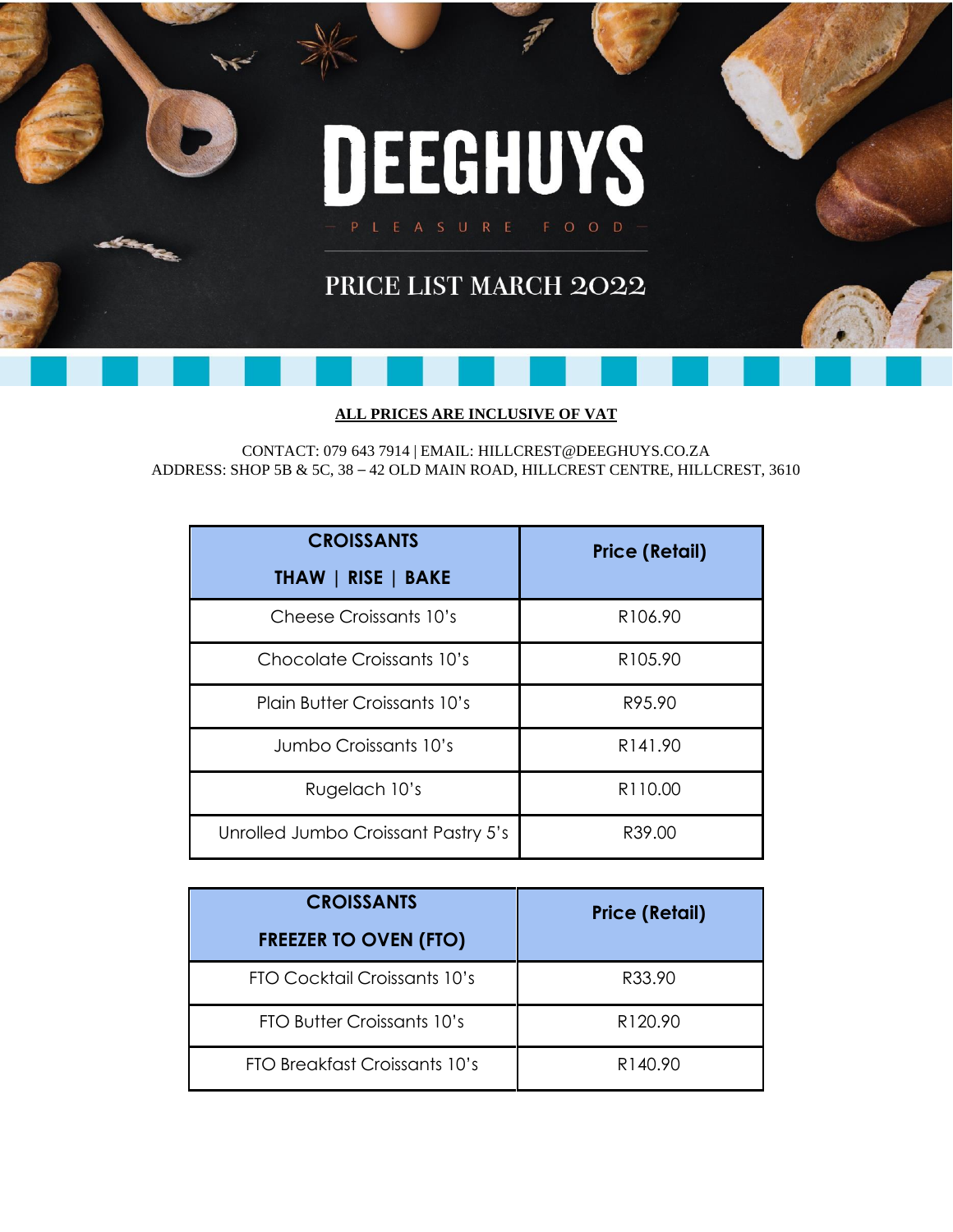| <b>COOKIE DOUGH</b>         | <b>Price (Retail)</b> |
|-----------------------------|-----------------------|
| Chocolate Chip Cookie Dough | R65.00                |
| Shortbread Cookie Dough     | R65.00                |
| Ginger Cookie Dough         | R65.00                |

| <b>COOKIES</b>                 | <b>Price (Retail)</b> |
|--------------------------------|-----------------------|
| <b>Chocolate Chip Biscuits</b> | R60.00                |
| <b>Shortbread Biscuits</b>     | R60.00                |
| <b>Ginger Biscuits</b>         | R60.00                |

| <b>RUSKS</b>                   | <b>Price (Retail)</b> |
|--------------------------------|-----------------------|
| Karringmelk Rusks              | R65.00                |
| Diabetic Rusks                 | R65.00                |
| Muesli Rusks                   | R65.00                |
| Alette's Just Buttermilk Rusks | R56.00                |
| Alette's Buttermilk Rusks      | R56.00                |
| Alette's Pecan Rusks           | R56.00                |
| Alette's All Bran Rusks        | R56.00                |
| Alette's Sunflower Rusks       | R56.00                |

The information contained in these documents is confidential, privileged and only for the information of the intended recipient and may not be used, published or redistributed without the prior written consent of Deeghuys® - Pleasure Food.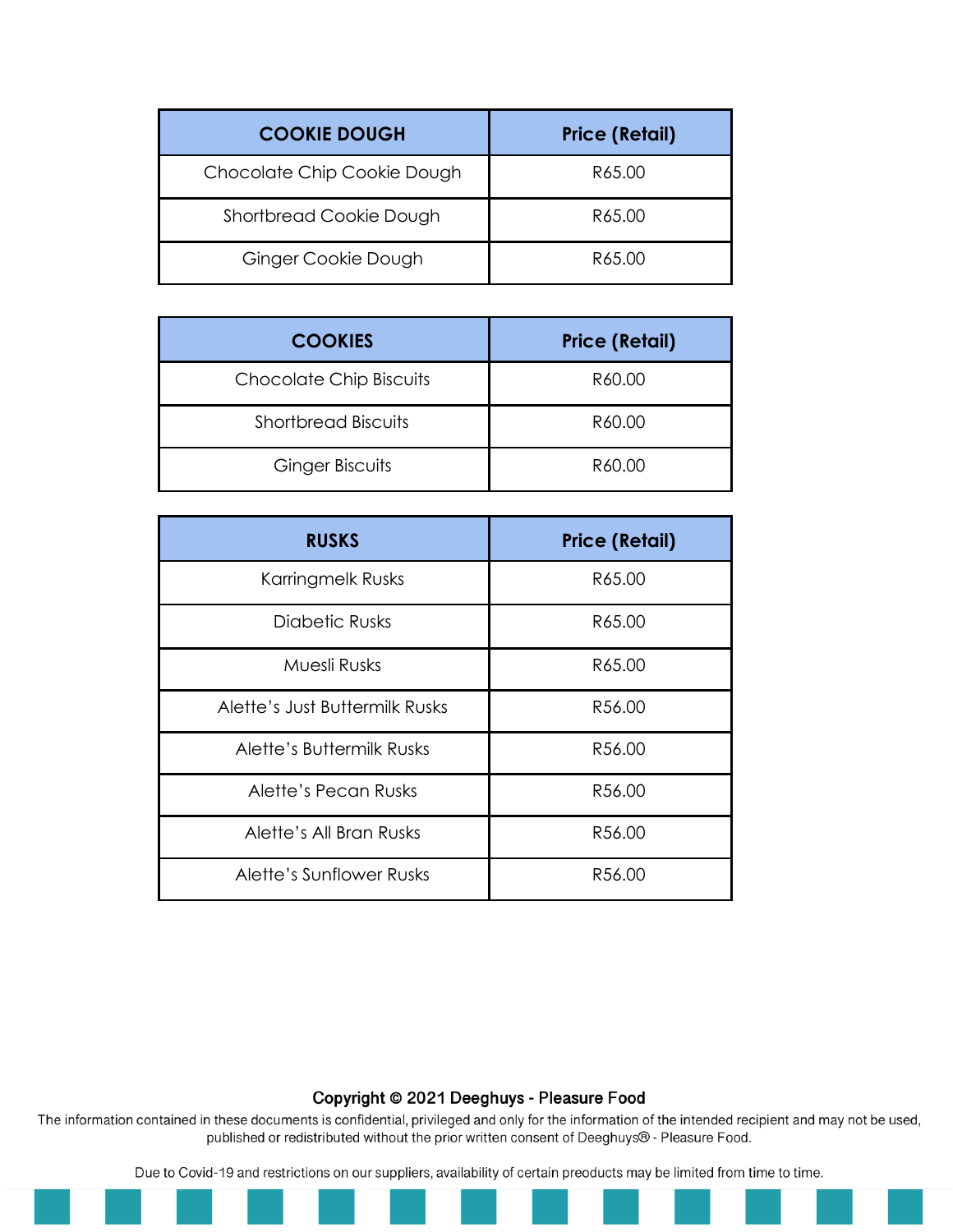| <b>CAKES AND SPONGES</b>              | <b>Price (Retail)</b> |
|---------------------------------------|-----------------------|
| Chocolate Sponge Round 8<br>inch/18cm | R43.90                |
| Vanilla Sponge Round 8 inch/18cm      | R43.90                |

| <b>BREADS AND ROLLS<br/>THAW, RISE, BAKE</b> | <b>Price (Retail)</b> |
|----------------------------------------------|-----------------------|
| Brotchen Rolls 10's                          | R37.90                |
| Chelsea Bun 10's                             | R87.90                |
| Ciabatta Loaf 3's                            | R73.90                |
| Cinnamon Bun 20's                            | R242.90               |
| Cinnamon Bun 10's                            | R121.90               |
| Cocktail Rolls 10's                          | R27.90                |
| Coney Rolls 10's                             | R31.90                |
| Focaccias Loaf 5's                           | R87.90                |
| French Loaf 5's                              | R60.90                |
| Hamburger Buns 10's                          | R31.90                |
| Hotdog Rolls 10's                            | R31.90                |
| Fruit Mince Pies 6's (Seasonal)              | R46.90                |
| Hot Cross Buns 10's (Seasonal)               | R37.90                |
| Portuguese Rolls 10's                        | R32.90                |
| Roosterkoek 10's                             | R37.90                |
| Savory Garlic Snails (Rolls) 10's            | R72.90                |

The information contained in these documents is confidential, privileged and only for the information of the intended recipient and may not be used, published or redistributed without the prior written consent of Deeghuys® - Pleasure Food.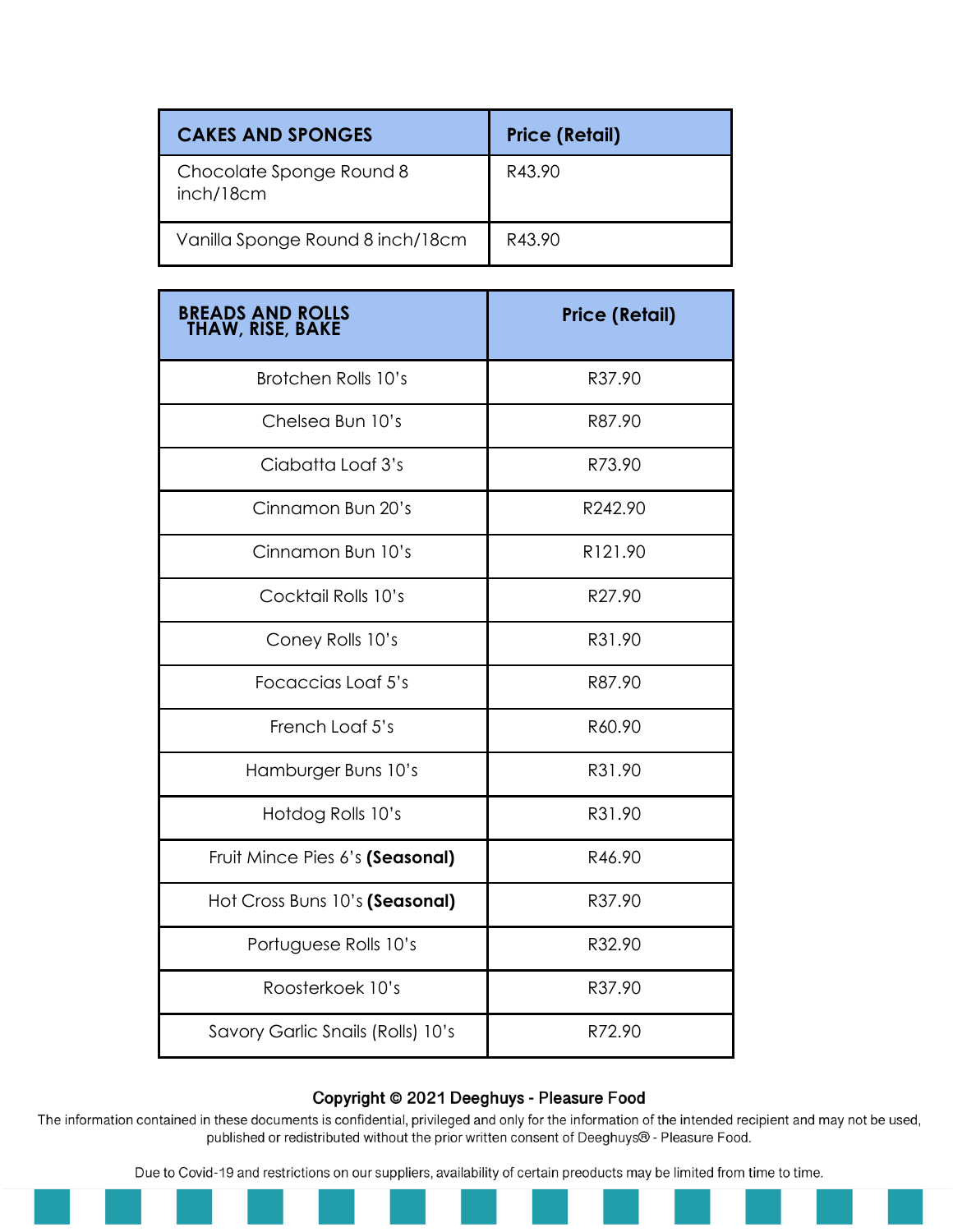| Cheese Snails (Rolls) 10's        | R72.90             |
|-----------------------------------|--------------------|
| White Bagels 10's                 | R41.90             |
| Whole Wheat Bun 10's              | R33.90             |
| Cheese and Onion Bread 1's (450g) | R <sub>26.90</sub> |
| Crispy bread 1's (450g)           | R <sub>17.90</sub> |
| Multi seed Bread 1's (450g)       | R <sub>19.90</sub> |
| Light Rye Bread 1's (450g)        | R <sub>20.90</sub> |

| <b>MUFFIN BATTERS</b>          | <b>Price (Retail)</b> |
|--------------------------------|-----------------------|
| Bran and Raisin Muffin Batter  | R <sub>100.90</sub>   |
| Chocolate Muffin Batter        | R <sub>100.90</sub>   |
| Cappuccino Muffin Batter       | R <sub>100.90</sub>   |
| Lemon and Poppy Muffin Batter  | R <sub>100.90</sub>   |
| Caramel Fudge Muffin Batter    | R <sub>100.90</sub>   |
| <b>Blueberry Muffin Batter</b> | R <sub>100.90</sub>   |
| Cream Cheese Topping           | R74.90                |

| RAW TART BASES                    | <b>Price (Retail)</b> |
|-----------------------------------|-----------------------|
| Mini Sweet Tart Bases 10's        | R36.90                |
| Large Fluted Savory Tart Base 1's | R21.90                |
| Large Eggless Sweet Tart Base 1's | R21.00                |

The information contained in these documents is confidential, privileged and only for the information of the intended recipient and may not be used, published or redistributed without the prior written consent of Deeghuys® - Pleasure Food.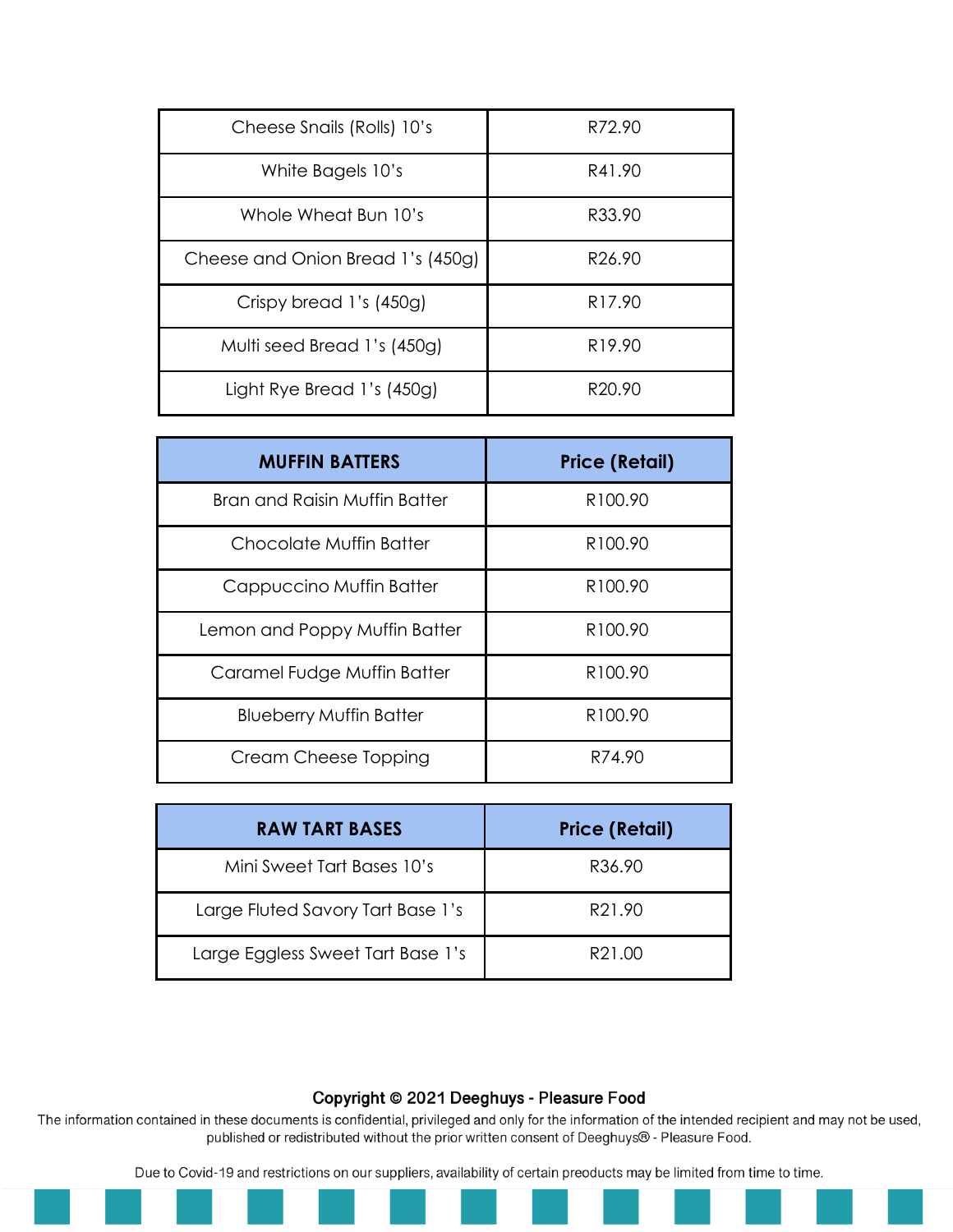| SAMOOSA'S 12's                    | <b>Price (Retail)</b> |
|-----------------------------------|-----------------------|
| Mutton Mince Samoosa's 12's       | R68.00                |
| Chicken Samoosa's 12's            | R68.00                |
| Sweetcorn & Cheese Samoosa's 12's | R68.00                |
| Potato Samoosa's                  | R68.00                |

| <b>LARGE SPRINGROLLS 10'S</b>       | <b>Price (Retail)</b> |
|-------------------------------------|-----------------------|
| Vegetable Springroll's 10's         | R55.00                |
| Jalapeno & Cheese Springroll's 10's | R60.00                |
| Chicken Springroll's 10's           | R55.00                |

| <b>BASIC PASTRY</b>   | <b>Price (Retail)</b> |
|-----------------------|-----------------------|
| Pastry Squares 8's    | R66.90                |
| Puff Pastry Roll 400g | R <sub>25.20</sub>    |
| Puff Pastry Roll 3kg  | R183.90               |

| <b>WRAPS AND ROTIS</b>       | <b>Price (Retail)</b> |
|------------------------------|-----------------------|
| Large White Flour Wraps 20's | R115.00               |
| Large White Flour Wraps 10's | R60.00                |
| Large Roti's 5's             | R <sub>25.00</sub>    |

The information contained in these documents is confidential, privileged and only for the information of the intended recipient and may not be used, published or redistributed without the prior written consent of Deeghuys® - Pleasure Food.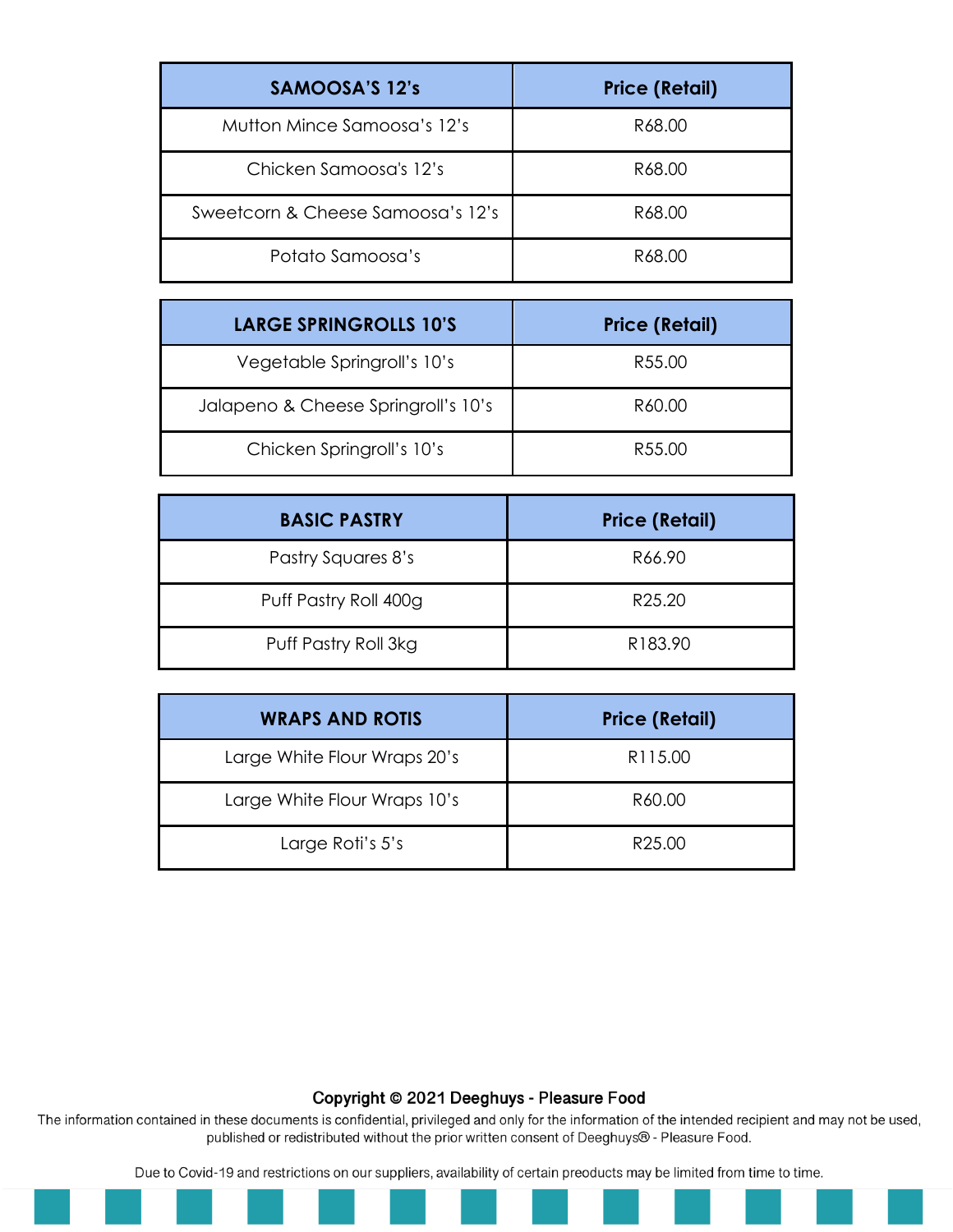| <b>READY-TO-BAKE SWEET PASTRIES</b>                                                           | <b>Price (Retail)</b> |
|-----------------------------------------------------------------------------------------------|-----------------------|
| Apple Strudel Slice 1kg                                                                       | R152.90               |
| FTO CKT Assorted Danish 20's<br>(x5 Chocolate, x5 Apple, x5<br>Custard, 5x Apple & Blueberry) | R88.90                |
| FTO CKT Chocolate Danish 10's                                                                 | R44.90                |
| FTO CKT Apple Danish 10's                                                                     | R44.90                |
| FTO CKT Custard Danish 10's                                                                   | R44.90                |
| FTO CKT Apple and Blueberry Danish<br>10's                                                    | R44.90                |
| FTO Apple Danish 10's                                                                         | R122.90               |
| FTO Fluted Apple Tart 6's                                                                     | R55.90                |
| FTO Fluted Milk Tart 6's                                                                      | R55.90                |
| Maple Syrup & Pecan Nut Plaited<br>Danish                                                     | R60.00                |
| Pasteis De Nata (Portuguese custard<br>Tarts)                                                 | R99.90                |
| Kro-nuts 5's                                                                                  | R50.00                |

| <b>FROZEN PIZZA BASES</b>                   | <b>Price (Retail)</b> |
|---------------------------------------------|-----------------------|
| Rectangular Par-Baked PizzaBase<br>(tomato) | R <sub>27.90</sub>    |
| Round Par-Baked Pizza Base<br>(tomato) 30cm | R21.90                |

The information contained in these documents is confidential, privileged and only for the information of the intended recipient and may not be used, published or redistributed without the prior written consent of Deeghuys® - Pleasure Food.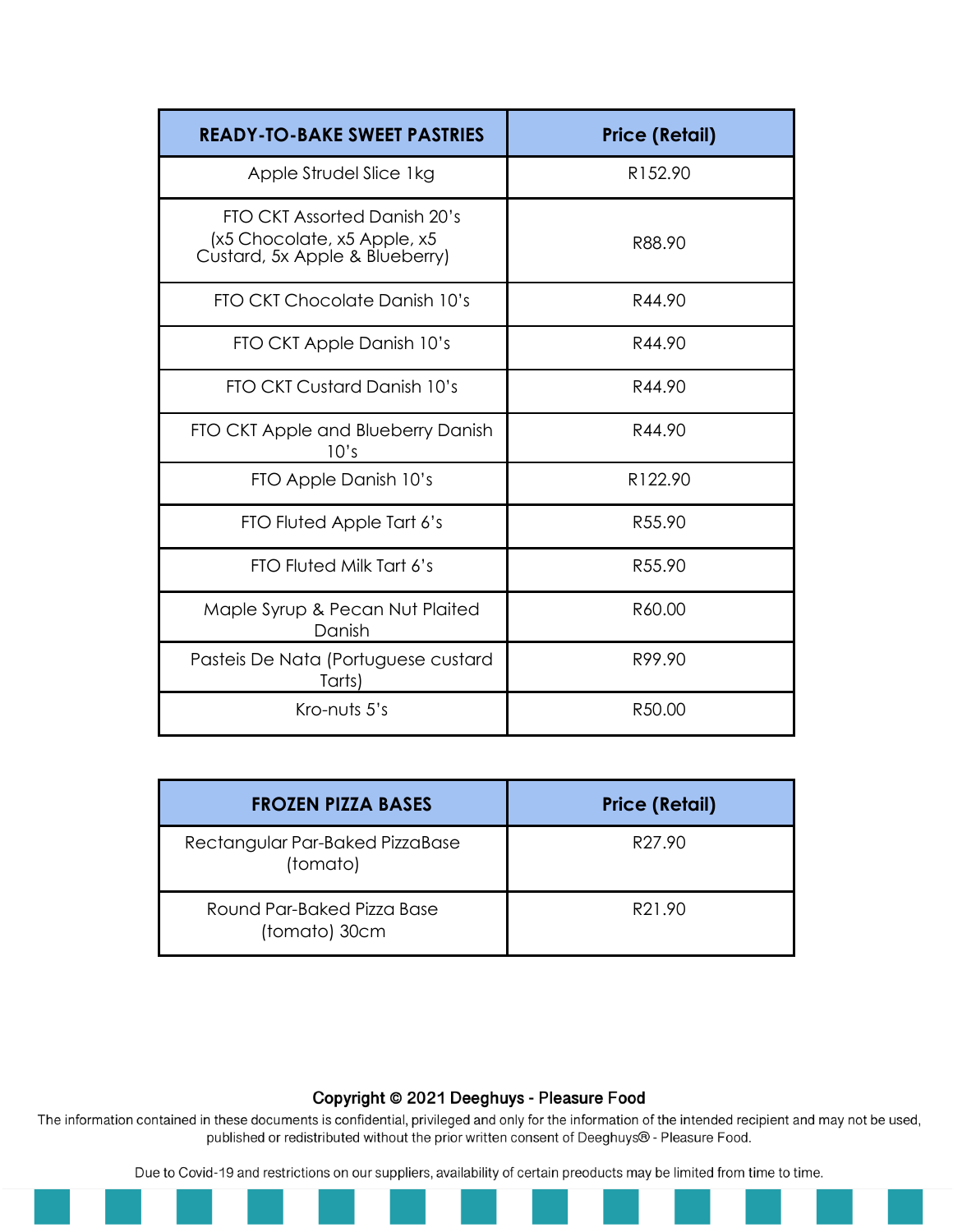| <b>DEEGHUYS JUMBO PIES</b> | <b>Price (Retail)</b> |
|----------------------------|-----------------------|
| <b>Packs of 4</b>          |                       |
| Jumbo Bobotie              | R140.50               |
| Jumbo Chicken              | R140.50               |
| Jumbo Pepper Steak         | R140.50               |
| Jumbo Steak and Kidney     | R140.50               |
| <b>Jumbo Plain Steak</b>   | R140.50               |
| Jumbo Venison              | R140.50               |

| <b>HUYSKOS FAMILY PIES</b> | <b>Price (Retail)</b> |
|----------------------------|-----------------------|
| Pepper Steak               | R74.90                |
| Chicken                    | R74.90                |
| Steak and Kidney           | R74.90                |
| Venison                    | R74.90                |

| <b>DEEGHUYS STANDARD PIES</b> | <b>Price (Retail)</b> |
|-------------------------------|-----------------------|
| Packs of 4                    |                       |
| <b>Boerewors</b>              | R109.90               |
| Chicken                       | R109.90               |
| Pepper Steak                  | R109.90               |
| <b>Plain Steak</b>            | R109.90               |
| Sausage Rolls                 | R77.90                |

The information contained in these documents is confidential, privileged and only for the information of the intended recipient and may not be used, published or redistributed without the prior written consent of Deeghuys® - Pleasure Food.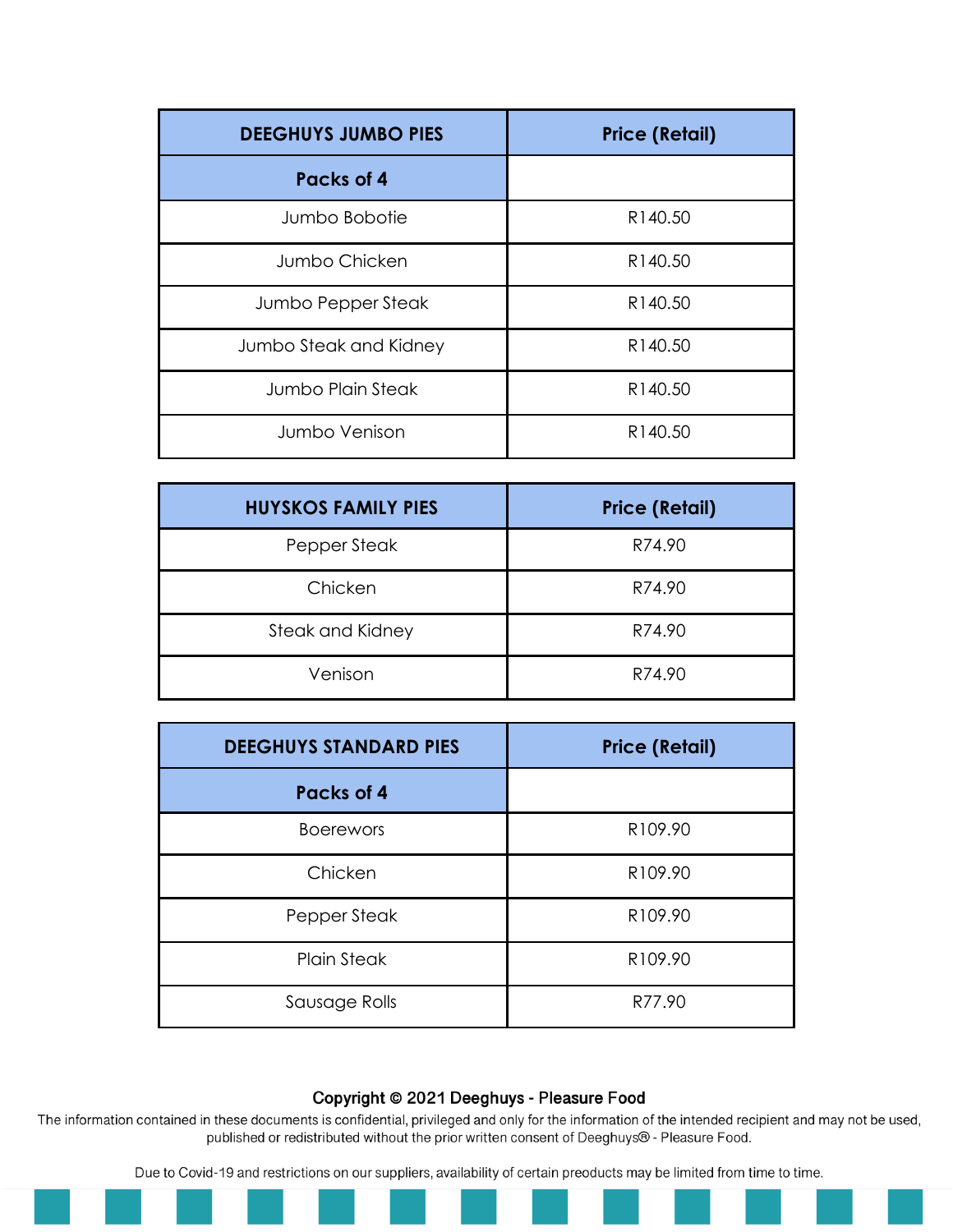| Steak and Kidney         | R <sub>109.90</sub> |
|--------------------------|---------------------|
| Cheese and Salami        | R109.90             |
| Spinach and Cream Cheese | R116.50             |
| Jalapeno & Cheese        | R122.50             |
| Cornish                  | R122.50             |
| Cheese Puffs 6's         | R65.90              |

| <b>COCKTAIL SAVOURY SNACKS</b> | <b>Price (Retail)</b> |
|--------------------------------|-----------------------|
| <b>PERFECT FOR PLATTERS</b>    |                       |
| CKT Savory Sausage Rolls 20's  | R <sub>118.90</sub>   |
| CKT Chicken Sausage Rolls 20's | R <sub>118.90</sub>   |
| CKT Boerie Sausage Roll 10's   | R48.50                |
| Jalapeno Fingers 500g          | R <sub>101.50</sub>   |
| Chilli Bombs 500g              | R101.50               |
| Potato and Cheese Balls        | R <sub>101.50</sub>   |
| Variety Snack Pack 24's        | R95.00                |

The information contained in these documents is confidential, privileged and only for the information of the intended recipient and may not be used, published or redistributed without the prior written consent of Deeghuys® - Pleasure Food.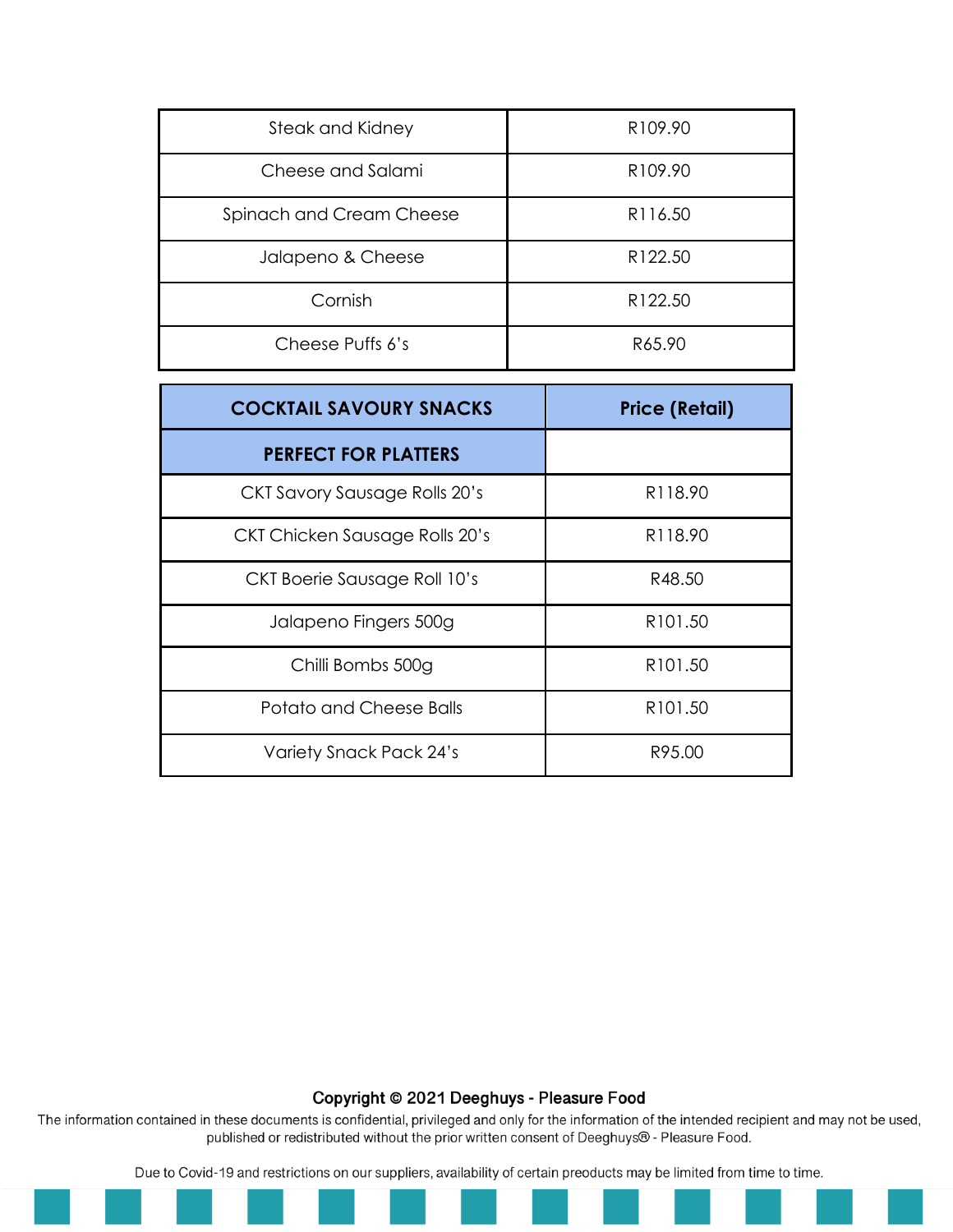| <b>DEEGHUYS MINI-PIES</b>   | <b>Price (Retail)</b> |
|-----------------------------|-----------------------|
| Packs of 15's               |                       |
| Mini Bobotie Pies           | R112.50               |
| Mini Chicken Pies           | R112.50               |
| Mini Steak Pies             | R112.50               |
| Mini Pepper Steak Pies      | R112.50               |
| Mini Cheese and Salami Pies | R112.50               |

| <b>PRE-FRIED/PAR-BAKED ITEMS</b>     | <b>Price (Retail)</b> |
|--------------------------------------|-----------------------|
| Pre-Fried Vetkoek 6's                | R36.90                |
| Homemade Scones 12's                 | R37.90                |
| CKT Pre-fried Ring Doughnuts 10's    | R37.90                |
| Heat and Eat Waffles 6's             | R49.00                |
| Par-Baked Assorted Sliced Bagels 5's | R55.00                |
| Yum-Yum Small Round Doughnuts 10's   | R30.00                |
| CKT Long Doughnuts 10's              | R34.90                |
| <b>Par-Baked Garlic Ciabatta</b>     | R38.50                |
| Par-Baked Plain Ciabatta             | R33.50                |

The information contained in these documents is confidential, privileged and only for the information of the intended recipient and may not be used, published or redistributed without the prior written consent of Deeghuys® - Pleasure Food.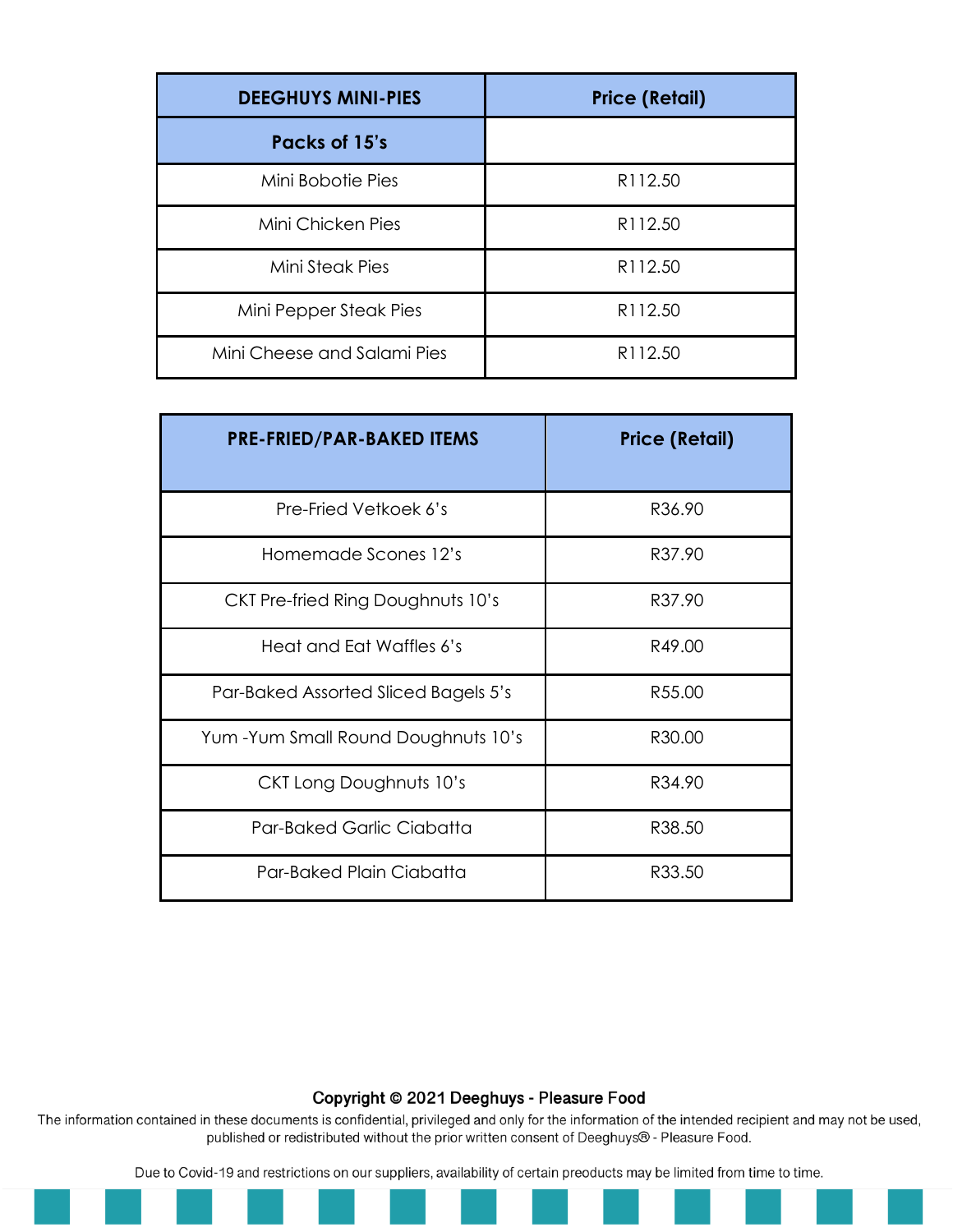| <b>CRUMBED CHICKEN</b>    | <b>Price (Retail)</b> |
|---------------------------|-----------------------|
| Chicken Strips 500g       | R60.00                |
| Chicken Strips 1kg        | R125.00               |
| Chicken Schnitzel 1kg     | R125.00               |
| Chicken Cordon Bleu 1kg   | R140.00               |
| Chicken Cheezy Bites 500g | R70.00                |
| Chicken Cheezy Bites 1kg  | R135.00               |
| Jumbo Pops 500g           | R57.00                |
| Jumbo Pops 1kg            | R <sub>110.00</sub>   |
| Chicken Nuggets 1kg       | R98.90                |

| <b>READY TO EAT DESSERT</b> | <b>Price (Retail)</b> |
|-----------------------------|-----------------------|
| <b>Bar One Cake</b>         | R55.00                |
| <b>Berry Cheesecake</b>     | R60.00                |
| Carrot Cake                 | R55.00                |
| Salted Caramel Cheesecake   | R60.00                |

| <b>CHEESE</b>                 | <b>Price (Retail)</b> |
|-------------------------------|-----------------------|
| Cheddarella 1kg               | R <sub>130.00</sub>   |
| Cheddarella 500g              | R68.00                |
| Cheddar Cheese Small (±400g)  | R92.00 p/kg           |
| Cheddar Cheese Medium (±900g) | R88.00 p/kg           |
| Cheddar Cheese Large (2kg+)   | R84.00 p/kg           |

The information contained in these documents is confidential, privileged and only for the information of the intended recipient and may not be used, published or redistributed without the prior written consent of Deeghuys® - Pleasure Food.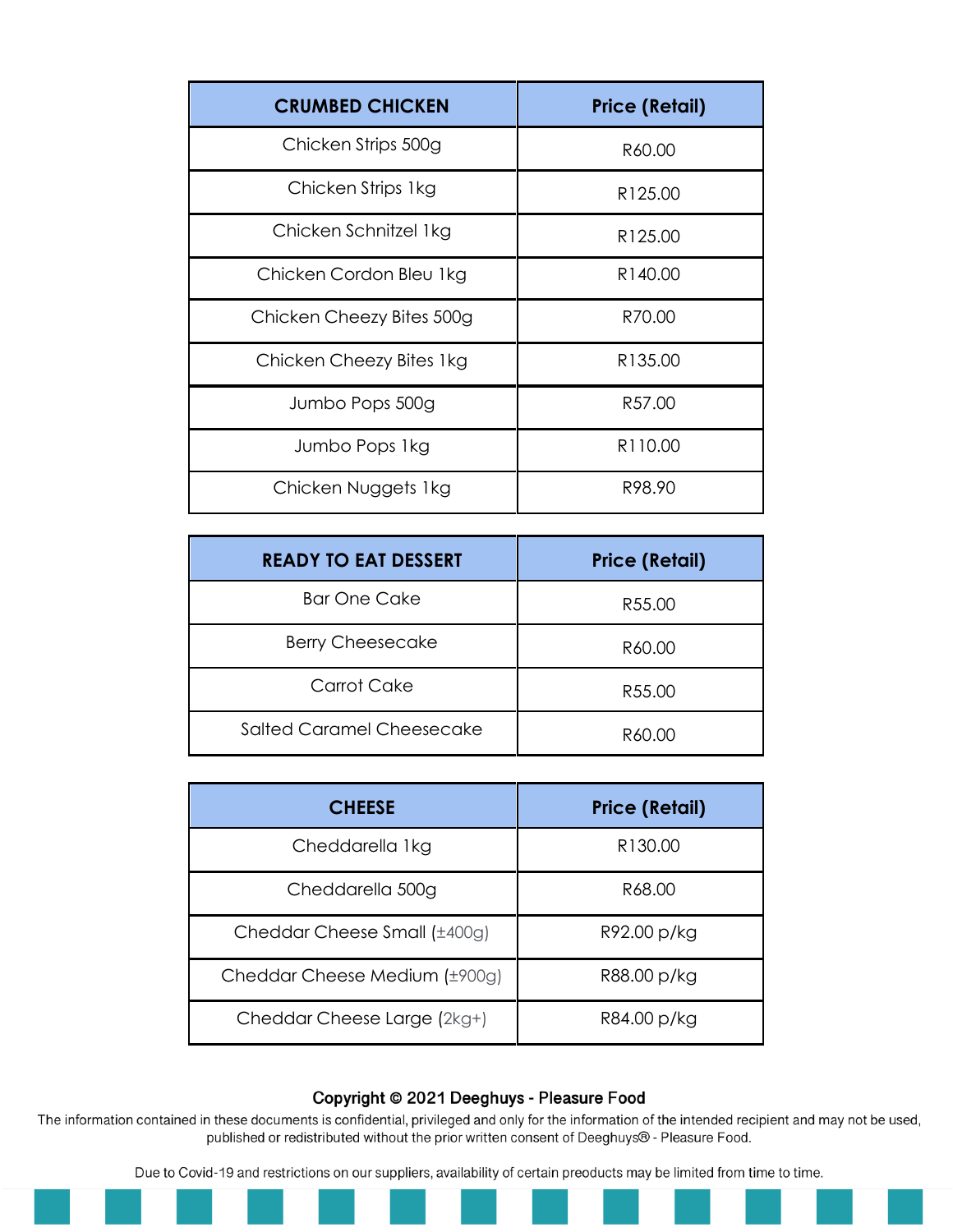| <b>BUTTER</b>           | <b>Price (Retail)</b> |
|-------------------------|-----------------------|
| Butter Small Tub (500g) | R55.00                |
| Butter Large Tub (1kg)  | R95.00                |
|                         |                       |
| <b>WOOD</b>             | <b>Price (Retail)</b> |

| <b>MAC ALLISTERS READY MADE</b>  | <b>Price (Retail)</b> |
|----------------------------------|-----------------------|
| <b>MEALS</b>                     |                       |
| <b>Beef Curry</b>                | R150.00               |
| <b>Beef Curry Mince</b>          | R140.00               |
| Pepper Steak Strips              | R170.00               |
| <b>Butter Chicken Curry</b>      | R150.00               |
| Macaroni & Cheese                | R80.00                |
| Roasted Veg Lasagna              | R140.00               |
| Malva Pudding                    | R55.00                |
| <b>Mutton Curry</b>              | R190.00               |
| <b>Pulled Pork</b>               | R170.00               |
| Chicken Ala King                 | R140.00               |
| Chicken, Bacon and Broccoli Bake | R165.00               |
| Chicken Lasagna                  | R145.00               |
| Beef Lasagna                     | R150.00               |

The information contained in these documents is confidential, privileged and only for the information of the intended recipient and may not be used, published or redistributed without the prior written consent of Deeghuys® - Pleasure Food.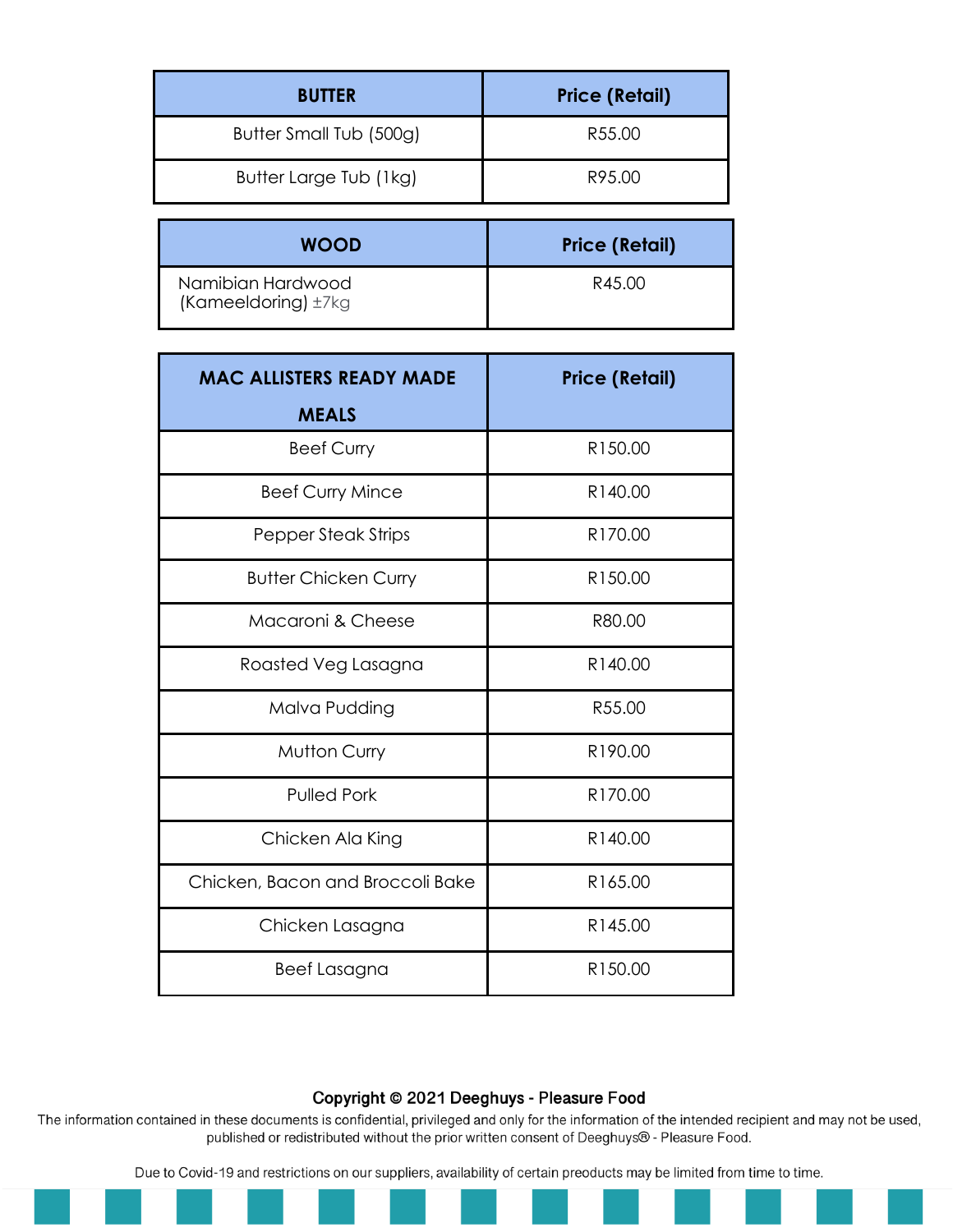| <b>AFRICAN ROOTS COFFEE BEANS</b> | <b>Price (Retail)</b> |
|-----------------------------------|-----------------------|
| African Roots Coffee Beans 1kg    | R345.00               |
| African Roots Coffee Beans 250g   | R95.00                |

| <b>CHICKEN (FREE RANGE)</b> | <b>Price (Retail)</b> |
|-----------------------------|-----------------------|
| Duck Breast $±400g$         | R220.00 p/kg          |
| Buffalo Wings $\pm 600$ g   | R81.65 p/kg           |
| Chicken Stock               | R35.00                |
| Duck Fat 500ml              | R80.00                |

| <b>BEVERAGES</b>           | <b>Price (Retail)</b> |
|----------------------------|-----------------------|
| Coke 300ml                 | R <sub>12.00</sub>    |
| Coke Light 300ml           | R12.00                |
| Coke Zero 300ml            | R12.00                |
| Creme Soda 300ml           | R12.00                |
| Fanta Orange 300ml         | R <sub>12.00</sub>    |
| Valpré Still Water 500ml   | R <sub>10.00</sub>    |
| Monster Energy Drink 500ml | R <sub>25.00</sub>    |

The information contained in these documents is confidential, privileged and only for the information of the intended recipient and may not be used, published or redistributed without the prior written consent of Deeghuys® - Pleasure Food.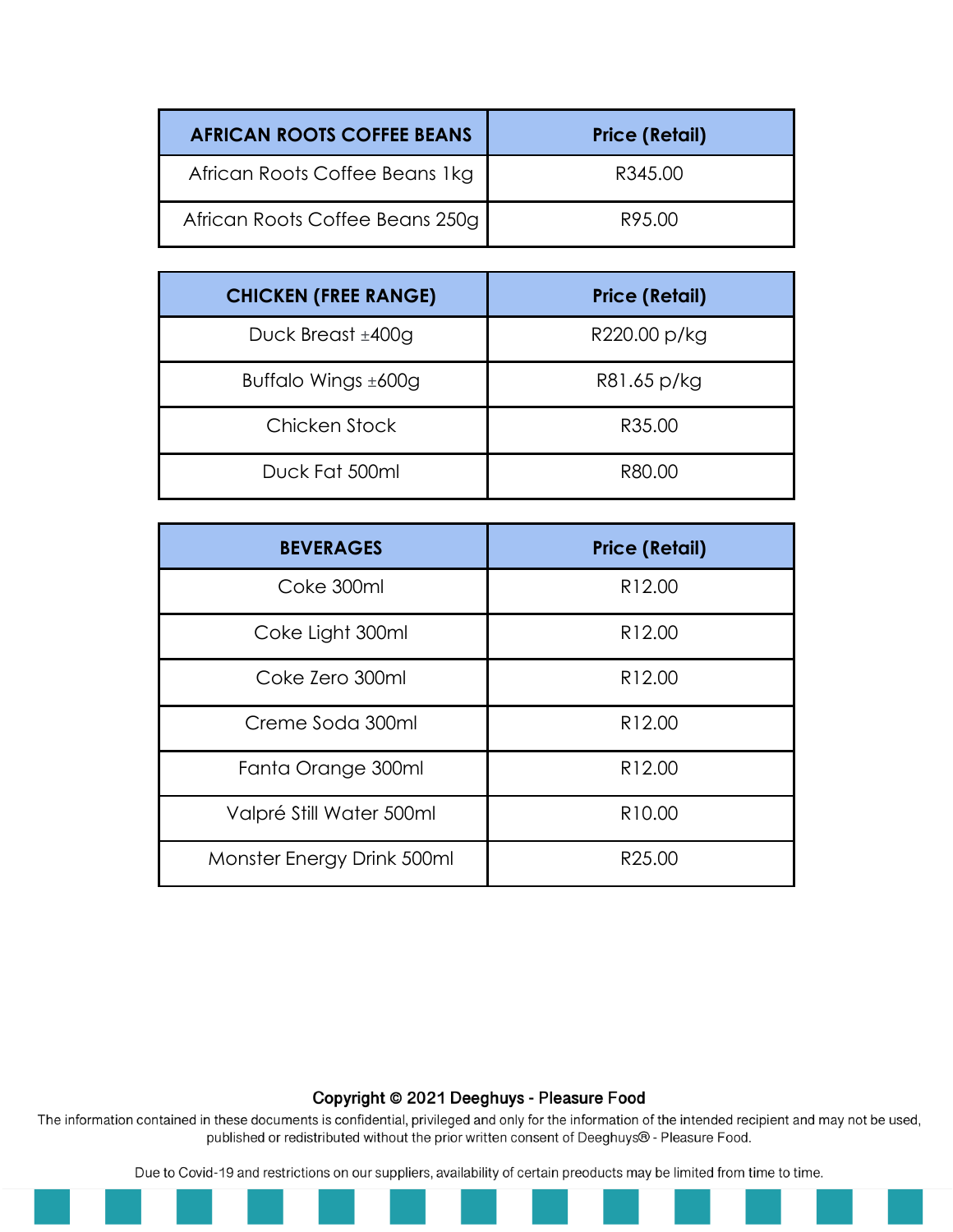| <b>LEMONADES</b>       | <b>Price (Retail)</b> |
|------------------------|-----------------------|
| <b>Traditional Can</b> | R20.00                |
| Cranberry Can          | R20.00                |
| Ginger Can             | R20.00                |

| <b>PORK</b>                                      | <b>Price (Retail)</b> |
|--------------------------------------------------|-----------------------|
| Ribeye Roast                                     | R106.50 p/kg          |
| Pork and Bacon Kebabs                            | R103.00 p/kg          |
| Smoked and Deboned Gammon<br>(Seasonal)          | R110.00 p/kg          |
| <b>Beef Banting Patties 4's</b>                  | R81.25                |
| <b>Banting Pork Sausages</b>                     | R86.50                |
| Streaky Bacon 200g                               | R48.00                |
| Bacon Bits 500g                                  | R42.00                |
| <b>Pre-Cooked Marinated Ribs</b>                 | R120.00 p/kg          |
| <b>Spare Ribs</b>                                | R120.00 p/kg          |
| Ribeye Steak                                     | R116.50 p/kg          |
| <b>Marinated Pork Rashers</b>                    | R109.00 p/kg          |
| <b>Pork Rashers</b>                              | R106.00 p/kg          |
| Pork Armadillo (Pork fillet wrapped<br>in bacon) | R120.00 p/kg          |
| Pork Belly De-boned                              | R121 p/kg             |

The information contained in these documents is confidential, privileged and only for the information of the intended recipient and may not be used, published or redistributed without the prior written consent of Deeghuys® - Pleasure Food.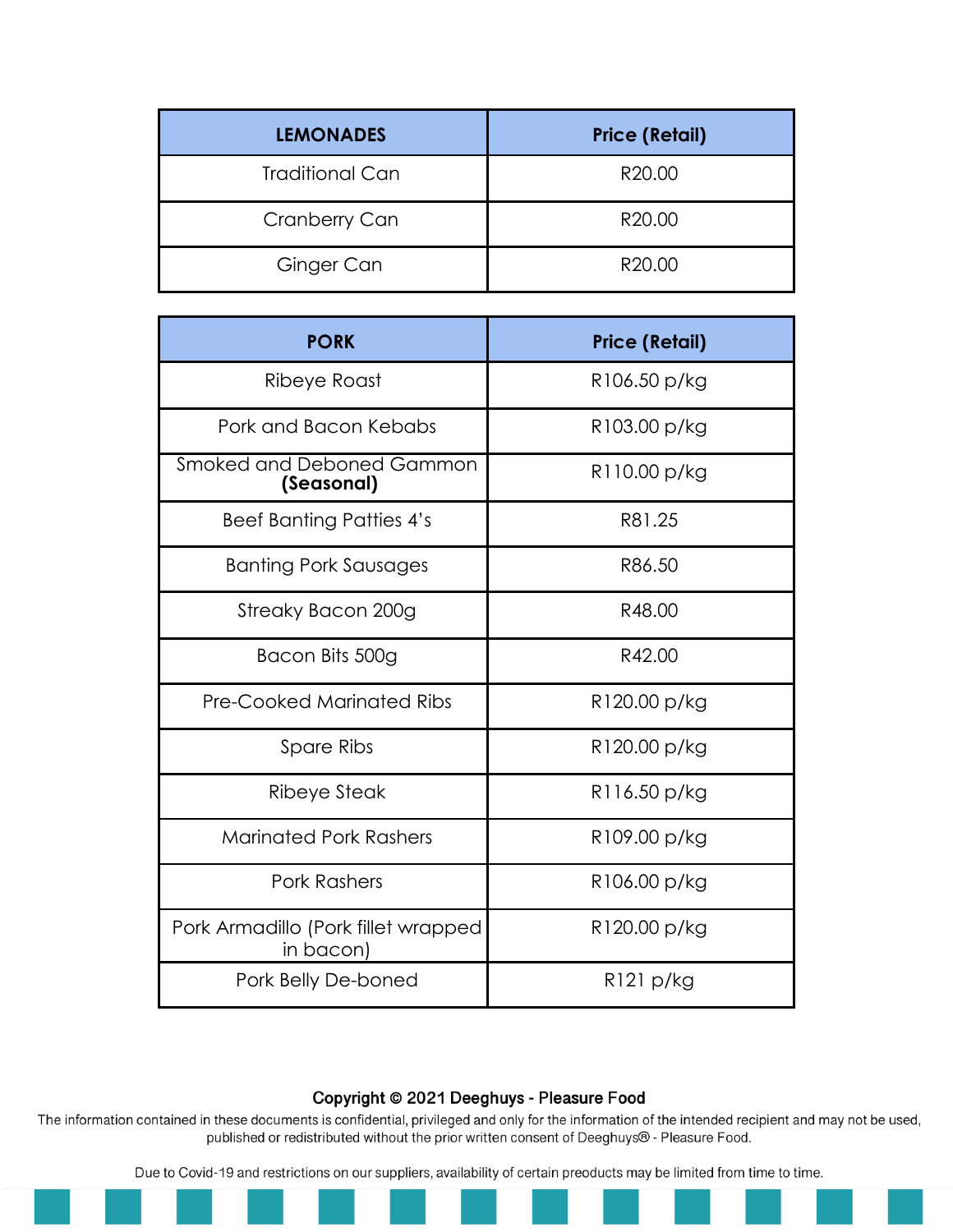| <b>Gluten Free Product List</b>                                                                                 | <b>Price (Retail)</b> |
|-----------------------------------------------------------------------------------------------------------------|-----------------------|
| Gluten Free Pies 2's (Pepper Steak &<br>Mutton Curry, Oxtail)                                                   | R95.00                |
| Gluten Free Pies 2's (Butternut, Onion<br>& Feta   Chicken Curry   Butter<br>Chicken   Spinach Mushroom & Feta) | R90.00                |
| GF Sweet Potato Pizza Bases 4's                                                                                 | R89.90                |
| GF Sweet Potato Wraps 6's                                                                                       | R89.90                |
| GF Sweet Potato Waffles 4's                                                                                     | R67.00                |
| <b>GF Chicken Strips</b>                                                                                        | R65.00                |
| GF Chicken Nuggets                                                                                              | R85.00                |
| GF Beef Lasagna Meal for 2                                                                                      | R90.00                |
| GF Butter Chicken Pasta Pillows Meal<br>for $2$                                                                 | R90.00                |
| GF Lemon Curd 6's                                                                                               | R45.00                |
| GF Milk Tart 6's                                                                                                | R45.00                |
| GF Cinnamon Buns 6's                                                                                            | R65.00                |
| GF Koeksister 12's                                                                                              | R45.00                |
| GF Brownies 6's                                                                                                 | R65.00                |
| GF Cappuccino Muffins 6's                                                                                       | R50.00                |
| GF Lemon Poppy Muffins 6's                                                                                      | R50.00                |
| <b>Ancient Grain Bread</b>                                                                                      | R67.00                |
| Vegan, soya, GF Pies Butter<br>Chicken/Curry Mince 2's                                                          | R95.00                |

The information contained in these documents is confidential, privileged and only for the information of the intended recipient and may not be used, published or redistributed without the prior written consent of Deeghuys® - Pleasure Food.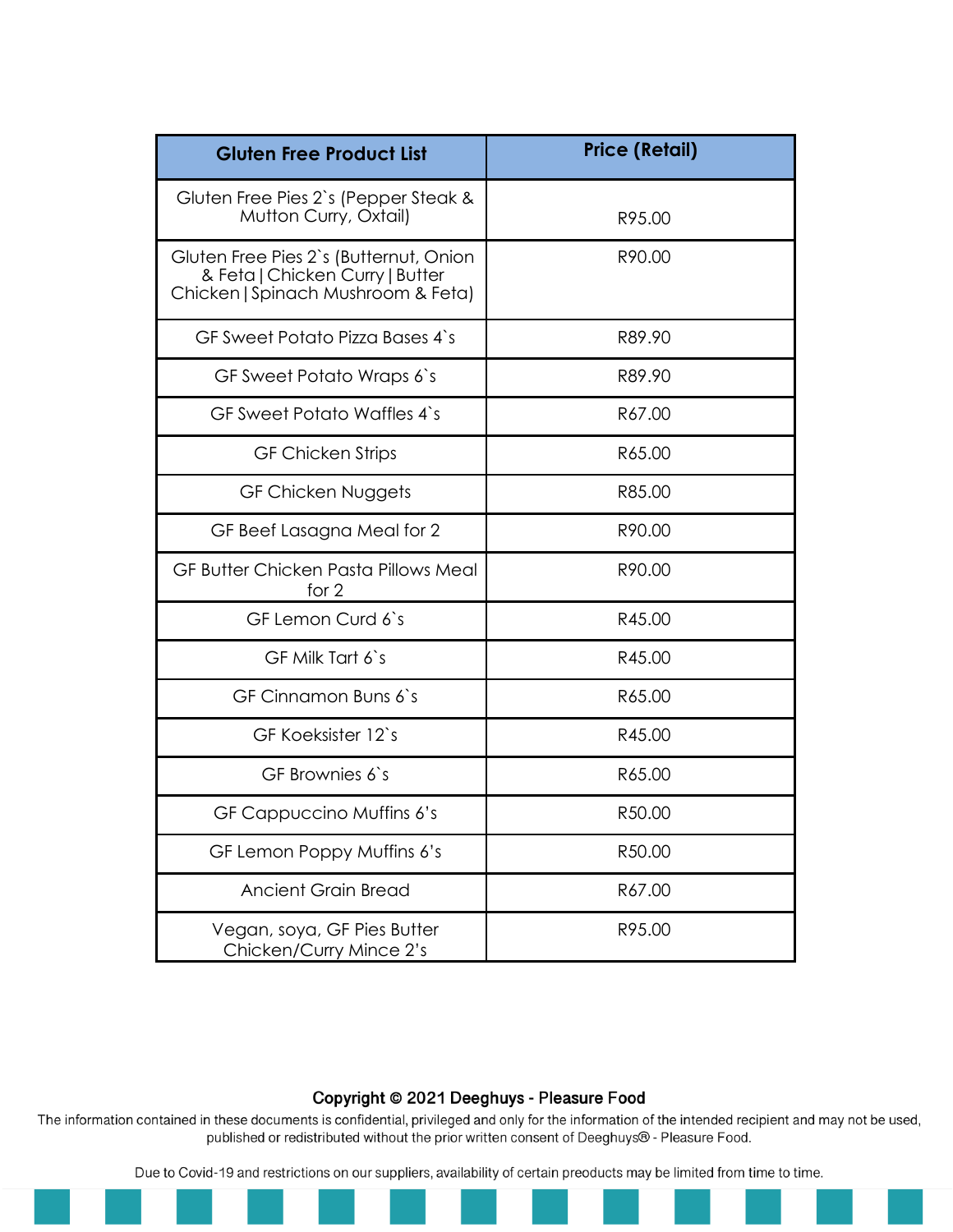| <b>CHIPS &amp; HASHBROWNS</b> | <b>Price (Retail)</b> |
|-------------------------------|-----------------------|
| Sweet Potato Chips 1kg        | R60.00                |
| Rustic Cut Chips 1kg          | R46.00                |
| 7mm Chips 1kg                 | R60.00                |
| Hashbrowns 1.2kg              | R110.00               |

| <b>GENERAL</b>                                 | <b>Price (Retail)</b> |
|------------------------------------------------|-----------------------|
| Pork Crackling                                 | R35.00                |
| Annie Brandt Original Spiced<br>Sauce (HOT)    | R90.00                |
| Kaptein Brandt Original Spiced<br>Sauce (MILD) | R90.00                |
| Rooibaard Grinder Spice                        | R75.00                |
| Rooibaard Groen Trui Chillie<br>375ml          | R90.00                |
| Rooibaard Red Chillie sauce                    | R85.00                |

| <b>FROZEN FRUITS</b> | <b>Price (Retail)</b> |
|----------------------|-----------------------|
| Frozen Mixed Berries | R <sub>120.00</sub>   |

| <b>MEAT PRODUCTS</b>           | <b>Price (Retail)</b> |
|--------------------------------|-----------------------|
| <b>CKT Cheese Grillers 1kg</b> | R130.00               |
| Cheese Grillers 1kg            | R130.00               |
| Fish Fingers 500g              | R55.00                |
| Chicken burger patties 1kg     | R98.90                |

The information contained in these documents is confidential, privileged and only for the information of the intended recipient and may not be used, published or redistributed without the prior written consent of Deeghuys® - Pleasure Food.